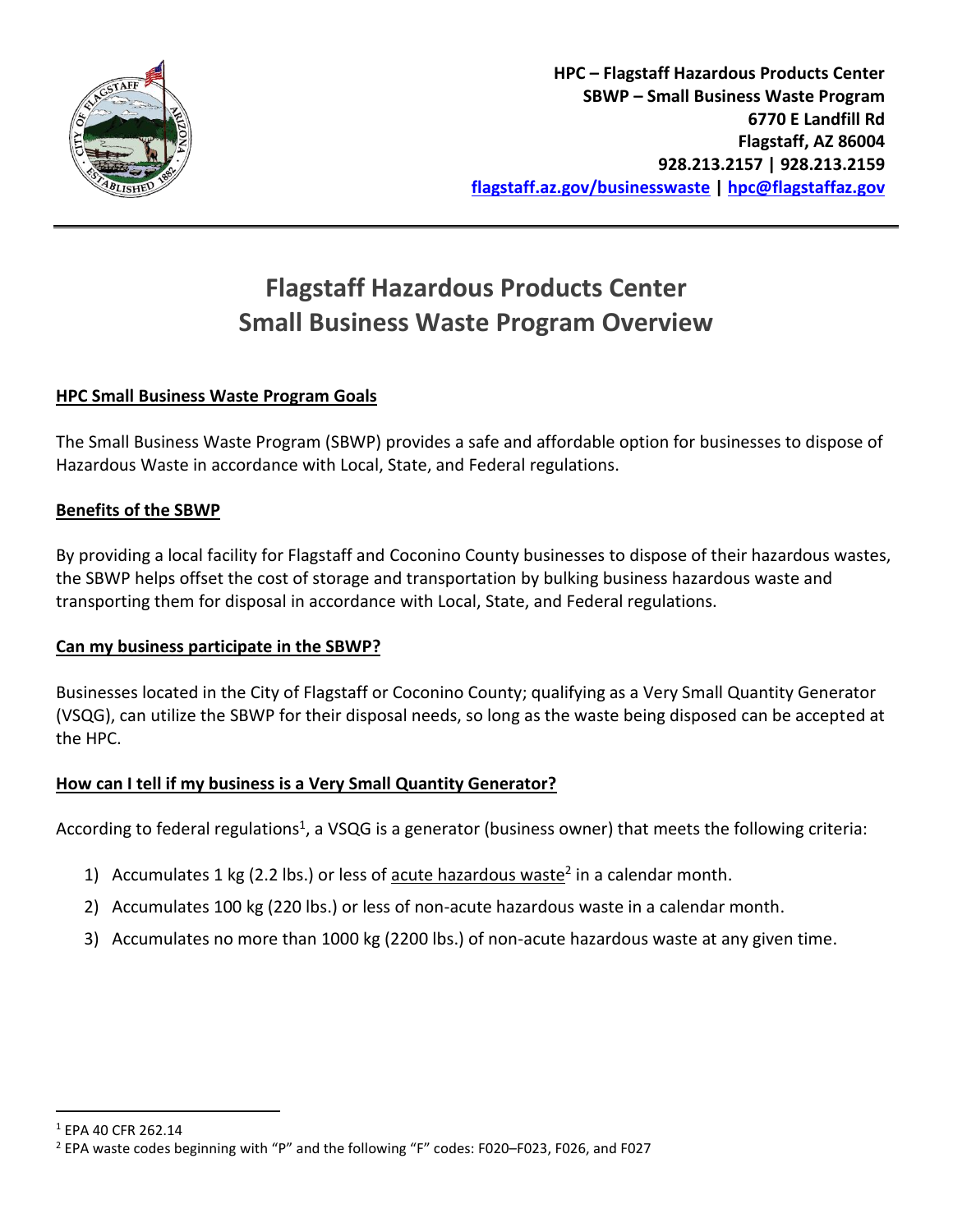#### **What do businesses need to do in order to participate?**

- 1) Call the Flagstaff Hazardous Products Center at (928) 213-2159, or send an email to [hpc@flagstaffaz.gov](mailto:hpc@flagstaffaz.gov) to see if your business is eligible for the SBWP.
- 2) Fill out the [Generator Certification Electronic Form,](http://www.flagstaff.az.gov/forms.aspx?FID=217) located online, and submit.
- 3) After your Generator Certification Form has been reviewed, the SBWP will contact your business to schedule an appointment and ask for an inventory of your hazardous waste with all Safety Data Sheet's (SDS's) included.
- 4) On the day of your appointment, safely and securely transport waste(s) to the HPC with proper labeling and containment.
- 5) At the HPC, you will be asked to sign a waste inventory form, stating that you or your driver delivered the hazardous waste to our facility. HPC staff will then off-load, weigh, and segregate all waste delivered.

#### **What are the costs associated with SBWP waste disposal?**

An annual registration fee of \$50, covers the cost of administrative fees and provides educational opportunities about hazardous waste to the City of Flagstaff, Coconino County, and your business.

Specific waste disposal costs vary by waste type and are based on the City of Flagstaff's cost to dispose of the specific materials<sup>1</sup>. Waste may be subject to handling or evaluation fee.

#### **What is the procedure for packaging and transporting hazardous waste to the HPC?**

Use original containers and labels whenever possible to decrease the risks of spills and exposure. If the container is compromised in any way, use a secondary container to contain the spill. In addition, bring a copy of any SDS's that pertain to your particular waste. This will cut down the amount of time needed to investigate your hazardous materials.

As the waste generator, it is the responsibility of the VSQG to follow all applicable regulations regarding identification and transportation of waste to ensure safe and secure delivery of properly labeled and inventoried waste as required by the U.S. Department of Transportation. The City of Flagstaff shall not be responsible for any costs and/or liability associated with the VSQG's failure to comply with these requirements or applicable federal laws.

#### **What happens after I drop off my hazardous waste at the HPC?**

HPC staff will weigh all your waste and begin to segregate according to our own waste disposal profiles. After your waste has been inventoried, stored, and labeled according to local, state and federal regulations, an invoice will be generated that is sent to Flagstaff City Hall.

 $\overline{a}$ 

<sup>1</sup> se[e SBWP Estimated Fee Schedule](http://www.flagstaff.az.gov/DocumentCenter/View/55755)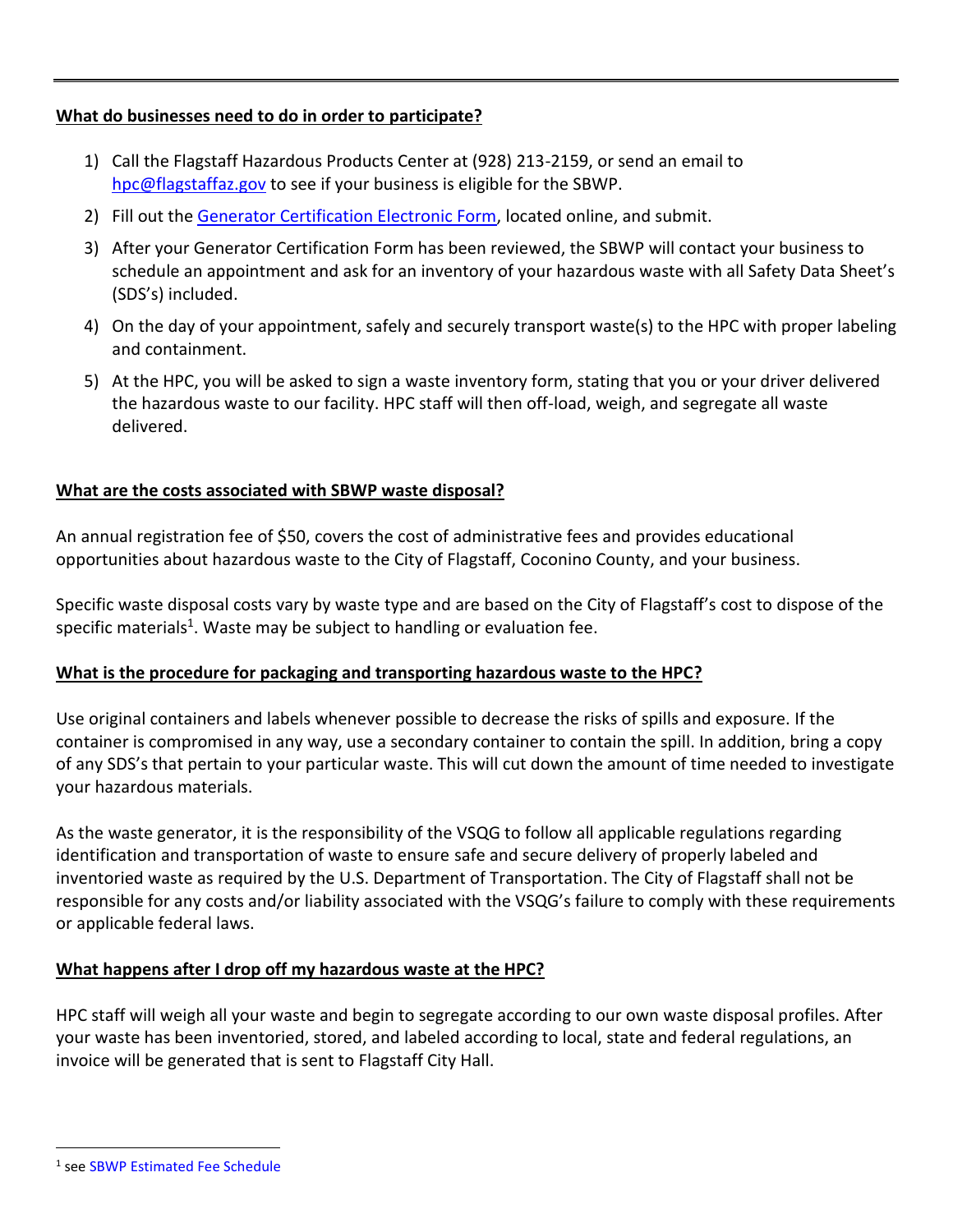#### **How do I pay for my hazardous waste disposal?**

The City of Flagstaff sends billing statements and SBWP invoices through the mail to your business at the beginning of each month. These billing statements can be paid for at Flagstaff City Hall with Cash, Check, Card or Money Order.

Please bring this billing statement and your SBWP invoice with you for payment processing. DO NOT send payments to the Flagstaff Hazardous Products Center.

#### **Additional Information**

- **Flagstaff Hazardous Products Center** [flagstaff.az.gov/businesswaste](file:///C:/Users/nsandoval/AppData/Roaming/Microsoft/Word/flagstaff.az.gov/businesswaste) | [hpc@flagstaffaz.gov](mailto:hpc@flagstaffaz.gov) | (928) 213-2159
- **US Environmental Protection Agency** <https://www.epa.gov/hwgenerators/categories-hazardous-waste-generators> [https://www.epa.gov/hw/defining-hazardous-waste-listed-characteristic-and-mixed-radiological](https://www.epa.gov/hw/defining-hazardous-waste-listed-characteristic-and-mixed-radiological-wastes)[wastes](https://www.epa.gov/hw/defining-hazardous-waste-listed-characteristic-and-mixed-radiological-wastes)
- **Arizona Department of Environmental Quality** <http://www.azdeq.gov/programs/waste-programs/hazardous-waste-management>
- **Cinder Lake Landfill** <http://www.flagstaff.az.gov/941/Cinder-Lake-Landfill> | (928) 213-2125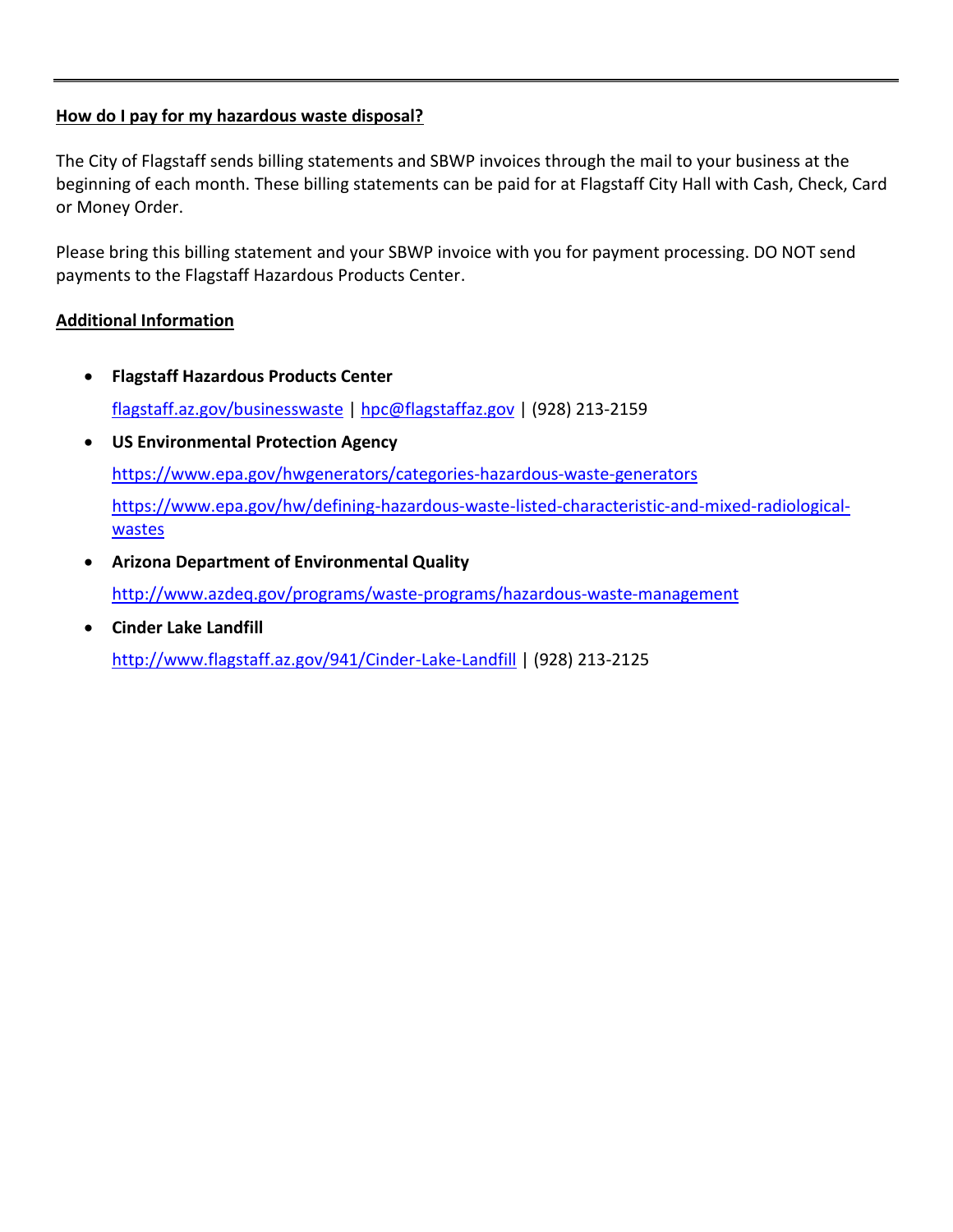#### **What types of wastes are accepted at the HPC?**

The SBWP accepts many types of consumer based hazardous waste, which include:

- Automotive Fluids
- **•** Corrosives
- Flammable Liquids
- **•** Electronics
- **•** Televisions
- Industrial Waste (with SDS's included)
- Paint Related Materials
- Latex and Oil Based Paints
- Toxics (Liquid and Solid)
- Universal Waste (not included in VSQG limits)
- Mercury and Mercury Containing Articles
- Smoke Detectors
- Oxidizers
- **•** Small Propane and Butane Canisters
- Household Refrigerant Cans

For a more detailed list of waste accepted, please see our SBWP Estimated Fee Schedule.

#### **What types of wastes are NOT accepted at the HPC?**

- **•** Ammunition
- $\bullet$  Asbestos Material<sup>1</sup>
- Biohazardous Waste
- Large Propane Tanks
- **•** Explosives
- Flares
- Microwaves
- General Trash and Recyclables
- Mixed Waste
- Prescription Drugs
- Radioactive Materials (with the exception of Smoke Detectors)
- Sharps and Medical Waste
- Tires

 $\overline{a}$ 

- Containers larger than 5-gallons<sup>2</sup>
- **•** Business Refrigerant

For more information on what the HPC can accept and alternative disposal methods, please email or call the HPC.

<sup>&</sup>lt;sup>1</sup> See Asbestos Disposal Methods at [flagstaff.az.gov/929/Asbestos-Disposal](http://www.flagstaff.az.gov/929/Asbestos-Disposal)

<sup>2</sup> Exceptions must be approved by the Environmental Program Specialist at (928) 213-2157